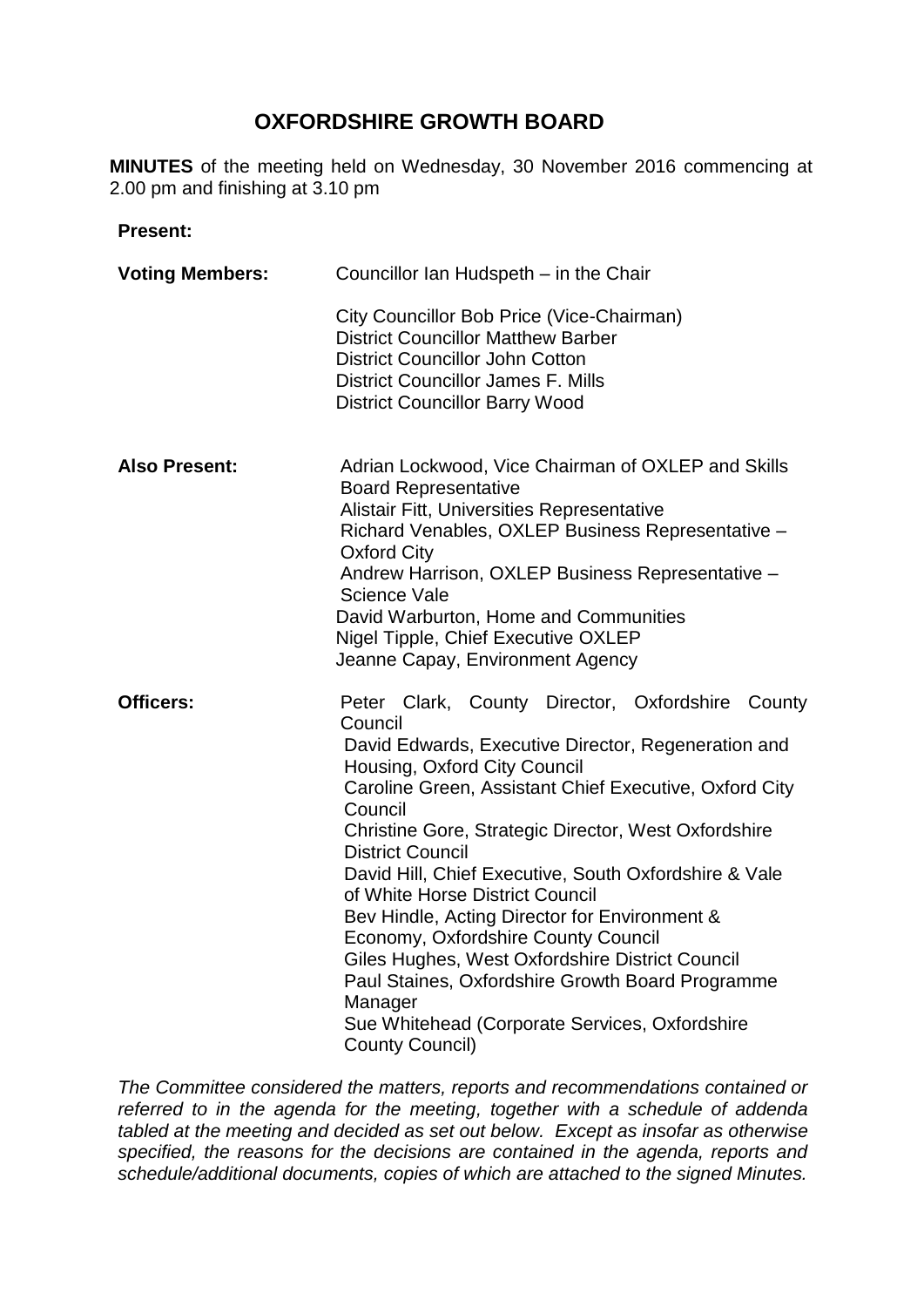## **49 APOLOGIES FOR ABSENCE AND SUBSTITUTE MEMBERS**

(Agenda No. 1)

Apologies were received from Jeremy Long, Phil Shadbolt and David Smith

#### **50 MINUTES**

(Agenda No. 3)

The Minutes of the meeting held on 26 September 2016 were approved and signed as a correct record.

**51 CHAIRMAN'S ANNOUNCEMENTS**

(Agenda No. 4)

The Chairman proposed and it was agreed that the item he had agreed as urgent business on the Autumn Statement 2016 Briefing Note on the East-West Rail and Oxford Cambridge Expressway be taken as the final item.

## **52 PUBLIC PARTICIPATION**

(Agenda No. 5)

In accordance with the Public Participation Scheme, the Chairman invited individuals and groups who had requested to address the meeting or who had submitted questions to present them to the Board.

Public Address:

Councillor Hards, County Councillor for Didcot addressed the Board in relation to agenda item 8, Growth Board Work Programme.

Councillor Greene, County Councillor for Didcot East & Hagbourne addressed the Board in relation to agenda item 8, Growth Board Work Programme. In response to a question from Councillor Greene, made as part of his address, regarding the position in relation to vital work at Haddon Hill, Abingdon the Chairman noted that they had not had final details of the Local Growth Fund Bid but he was sure that representations would be made. Councillor Cotton, Leader of South Oxfordshire District Council added that he concurred with Councillor Greene's assessment of the importance of the project and hoped for a positive response.

Questions:

The Chairman advised that responses to the submitted question would be sent directly to the parties who had submitted them, made available on the Growth Board webpages and published with the minutes of the meeting.

## **53 DIRECTOR OF PUBLIC HEALTH ANNUAL REPORT**

(Agenda No. 6)

Jonathan Mc William, Director of Public Health presented his annual independent report that summarised key issues associated with the Public Health of the County.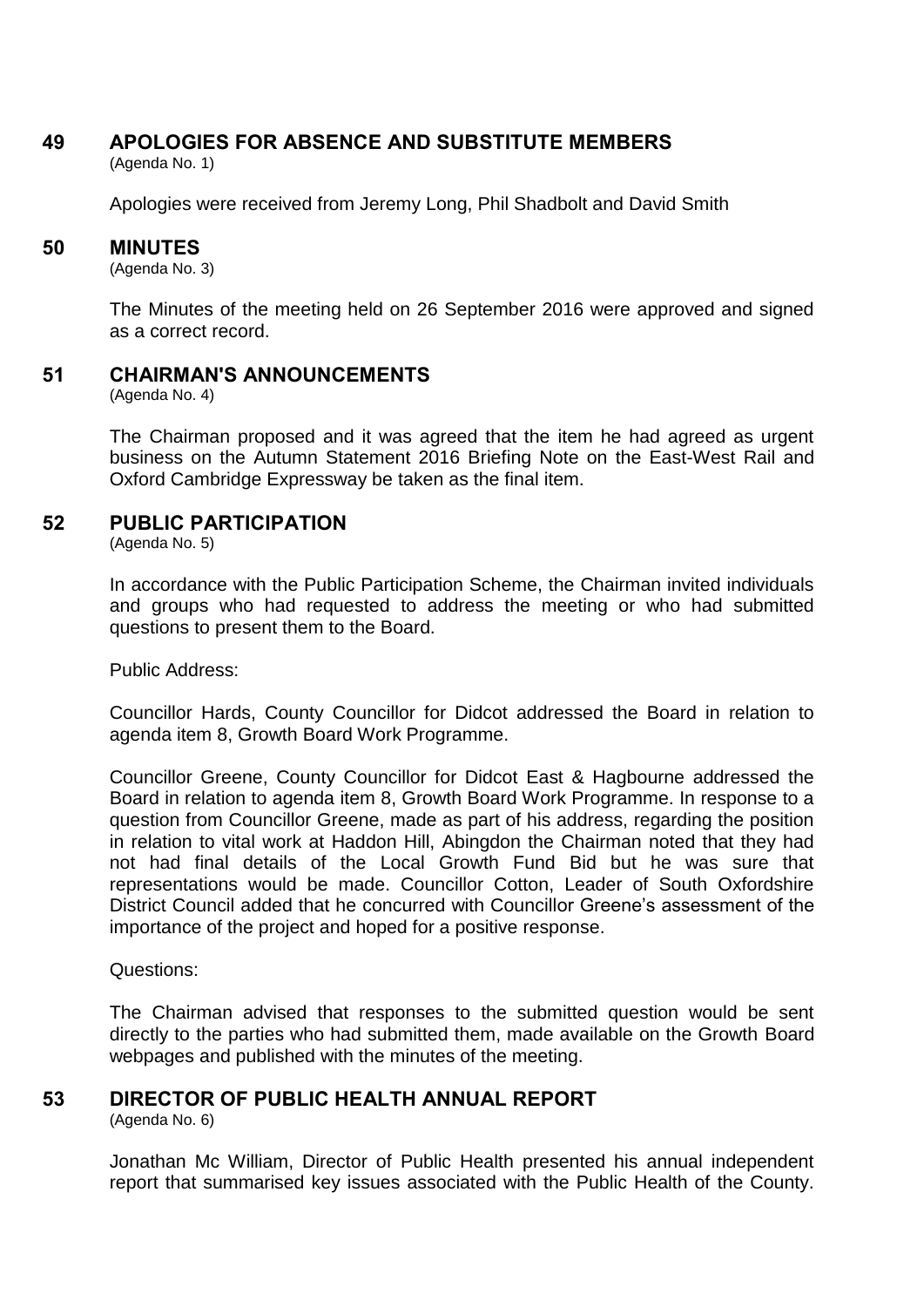The report included details of progress over the past year as well as information on future work.

The report and presentation covered the following areas: The Demographic Challenge; Building Healthy Communities; Breaking the Cycle of Disadvantage; Lifestyles and Preventing Disease Before it Starts; Mental Health and Fighting Killer Diseases

Jonathan McWilliam responded to specific questions on tackling obesity, the healthy schools programme, the alignment of the 5 year STP with our 20 year plan, the role of e-cigarettes in supporting smokers to quit, mental health and the young and housing for life, making the following points:

- 1. On tackling obesity there was a need for a co-ordinated approach from everyone. It included planning communities, efforts at the national level, using local services better and in a more co-ordinated way, access to decent fresh food and education in schools.
- 2. Jonathan McWilliam acknowledged that the Healthy Schools Programme was very good but commented that it would require a great deal of resource.
- 3. Referring to the NHS STP he commented that the key locally was to make contact with the key stakeholders, to build up connections and to apply those basic principles of partnership working.
- 4. An opportunity existed for GP's to prescribe e-cigarettes on prescription but he wasn't aware if anyone had done so.
- 5. Mental health and the young was covered in the report and he outlined the approach to encourage young people to come forward when under stress.
- 6. In order to influence housing supply to encourage housing for life early involvement of health and social care professions was important. The challenge was to get from measures of demand to getting them built in a sensible way.

## **54 GROWTH BOARD WORK PROGRAMME REVIEW**

(Agenda No. 7)

The Growth Board considered a report that updated the Board on progress with developing its future work programme including a statement from the Chief Executives following recent meetings.

Councillor Cotton expressed concern over the housing figures to the last meeting in respect of the lack of differentiation between the general number and the numbers of affordable housing required. He referred to problems in his own area of meeting the current target for affordable housing. He noted that the needs of Oxford City was skewed towards the need for affordable housing and was worried that potentially houses would be built that did not meet this need. Councillor Price noted that affordability was a County wide issue. In their Local Plan there was no single definition but rather a concern to make housing available for the different groups that needed it.

Bev Hindle commented that in the figures there had been no distinguishing between affordable housing numbers and the rest and that a piece of work may be needed to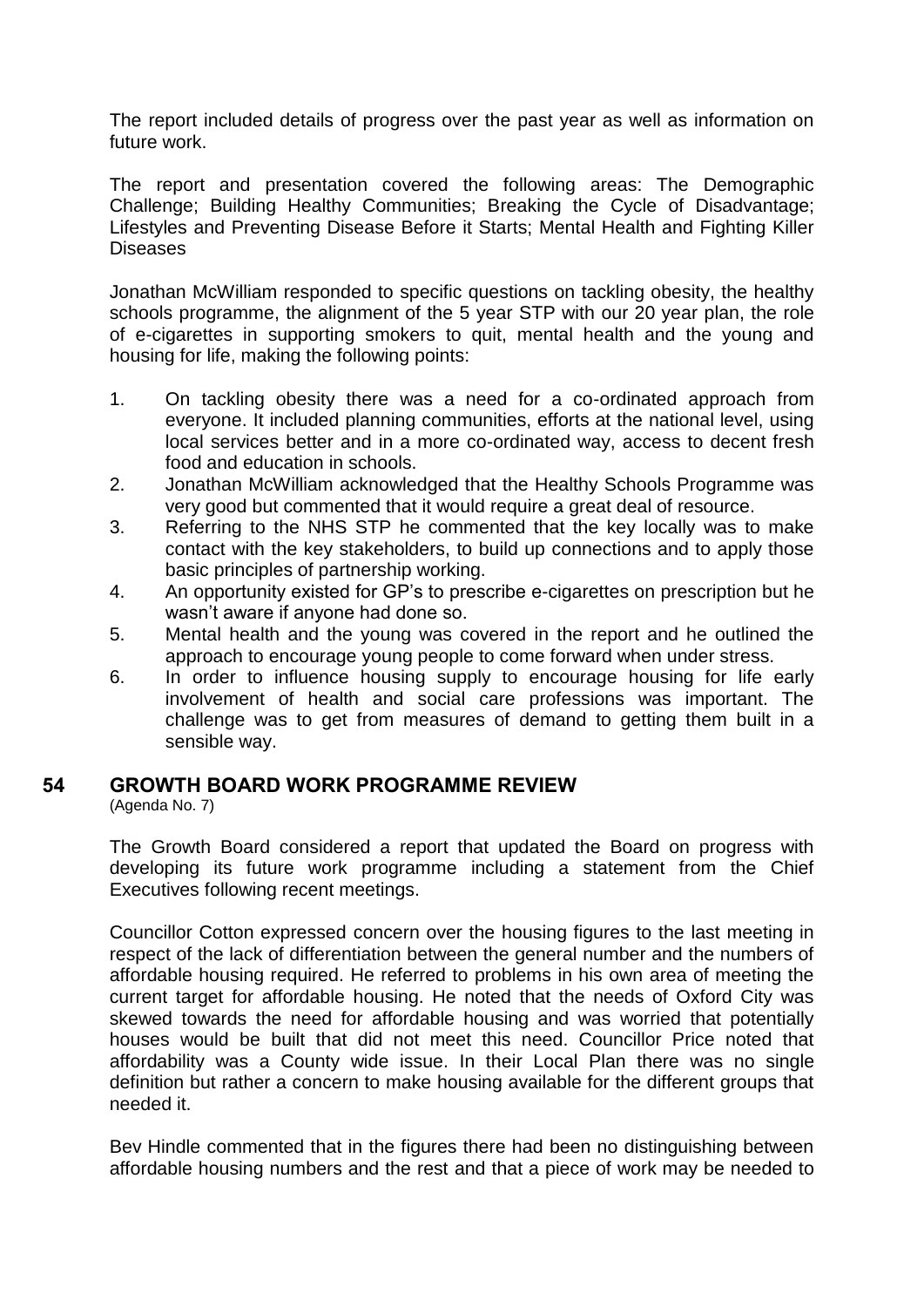look particular need and to consider how it can be implemented through districts and their Local Plans.

**RESOLVED**: the Growth Board noted progress with developing its work programme to date and asked officers to look into a piece of work aimed at further distinguishing particular need within the overall housing figures in the SHMA.

## **55 GROWTH DEAL AND CITY DEAL PROGRAMME REPORTS TO 30TH SEPTEMBER 2016**

(Agenda No. 8)

The Oxfordshire Growth Board received the City Deal and Growth Fund: Exception Report and appendix -City Deal and Growth Fund Programme Report: September 2016.

**RESOLVED**: to:

- (a) Note progress with the projects detailed in appendix one of this report.
- (b) Ask the Executive Officer Group(EOG) to review those projects flagged as amber- requiring monitoring- and develop proposals to bring the projects back to green status for the next meeting of the Board.

### **56 MATTERS ARISING FROM LEP**

(Agenda No. 9)

The Oxfordshire Growth Board noted an update from Nigel Tipple, Chief Executive, OXLEP on progress with the SEP refresh, on a successful science and innovation audits bid and on information on european structural funding.

### **57 URGENT BUSINESS - AUTUMN STATEMENT 2016 BRIEFING NOTE ON EAST-WEST RAIL AND OXFORD-CAMBRIDGE EXPRESSWAY** (Agenda No. 10)

The Chairman had agreed that the item on the Autumn Statement 2016 Briefing Note on East-West Rail and Oxford-Cambridge Expressway be considered as an item of urgent business in order that consideration can be given to it in a timely manner.

Members considered the implications of the autumn statement on the East-West Rail and Oxford-Cambridge Expressway noting that additional funding would still be required to deliver East-West Rail but would allow work already committed to be completed. Although the links to Cambridge were a goal there needed to be a focus on the positive local benefits to be gained by individual phases. Responding to questions about whether the rail and road programmes would be complementary Bev Hindle, Acting Director for Environment & Economy, Oxfordshire County Council, indicated that work was at an early stage. Responding to comments that the detail of the road was important and seeking opportunities for the Oxfordshire Growth Board to influence the type of business case put forward, Bev Hindle confirmed that a piece